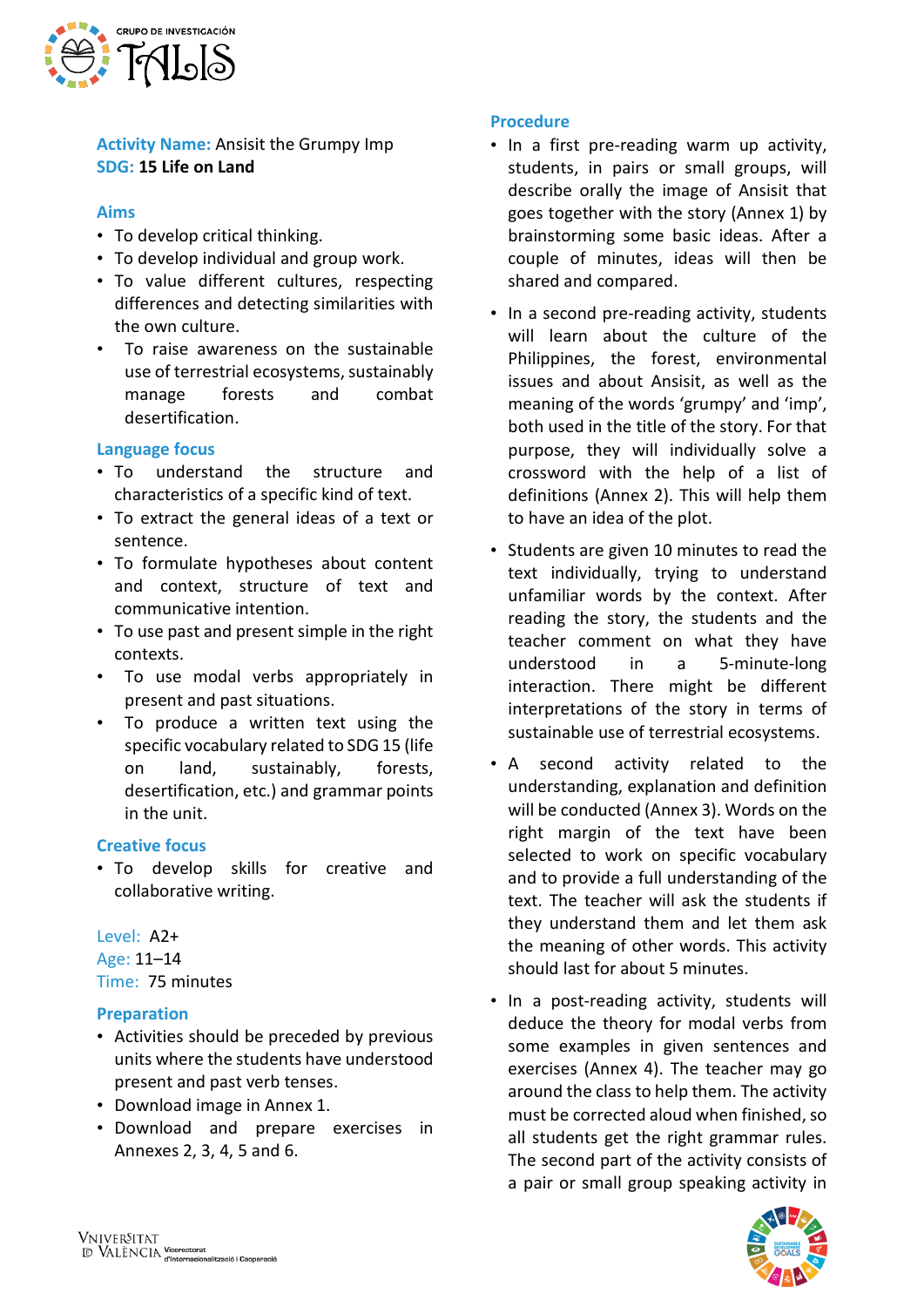

which students will construct sentences using modal verbs about their daily life. They can look at the theory while doing the activity. This activity promotes communication while using the grammar rules that they are working on.

- In a first post-reading activity, students are intended to work on verb tenses. They will go back to the text and classify verb tenses underlined in blue into the correct block (Annex 5). Some verb tenses do not have examples in the text and students need to use prior knowledge to provide examples for them. This activity should last for about 5 minutes.
- Students continue working on verb tenses (Annex 6). This time they work with meaning and coherence to guess whether they need to change the sentences to past or present. No help from the teacher should be needed. This activity should last for about 5 minutes.
- The last activity entails a collaborative writing activity where students will create

in groups the end of the story. The teacher will start telling the first student of each group a sentence. They will write it and, following the telephone game dynamics, the round begins from here. Then, this first person passes the paper to the next student and dictates another sentence to him/her. The message understood is copied and the paper is passed again. When all students in the group have participated, a representative of each team will read the end of the story aloud.

## **Follow-up**

- Individual student work should be encouraged to reflect on the use of vocabulary and grammar aspects. In this way, there is significant learning, and they are developing the ability to learn to learn.
- Speaking skills are to be assessed and peer assessment in oral activities is also encouraged.

**Additional resources**

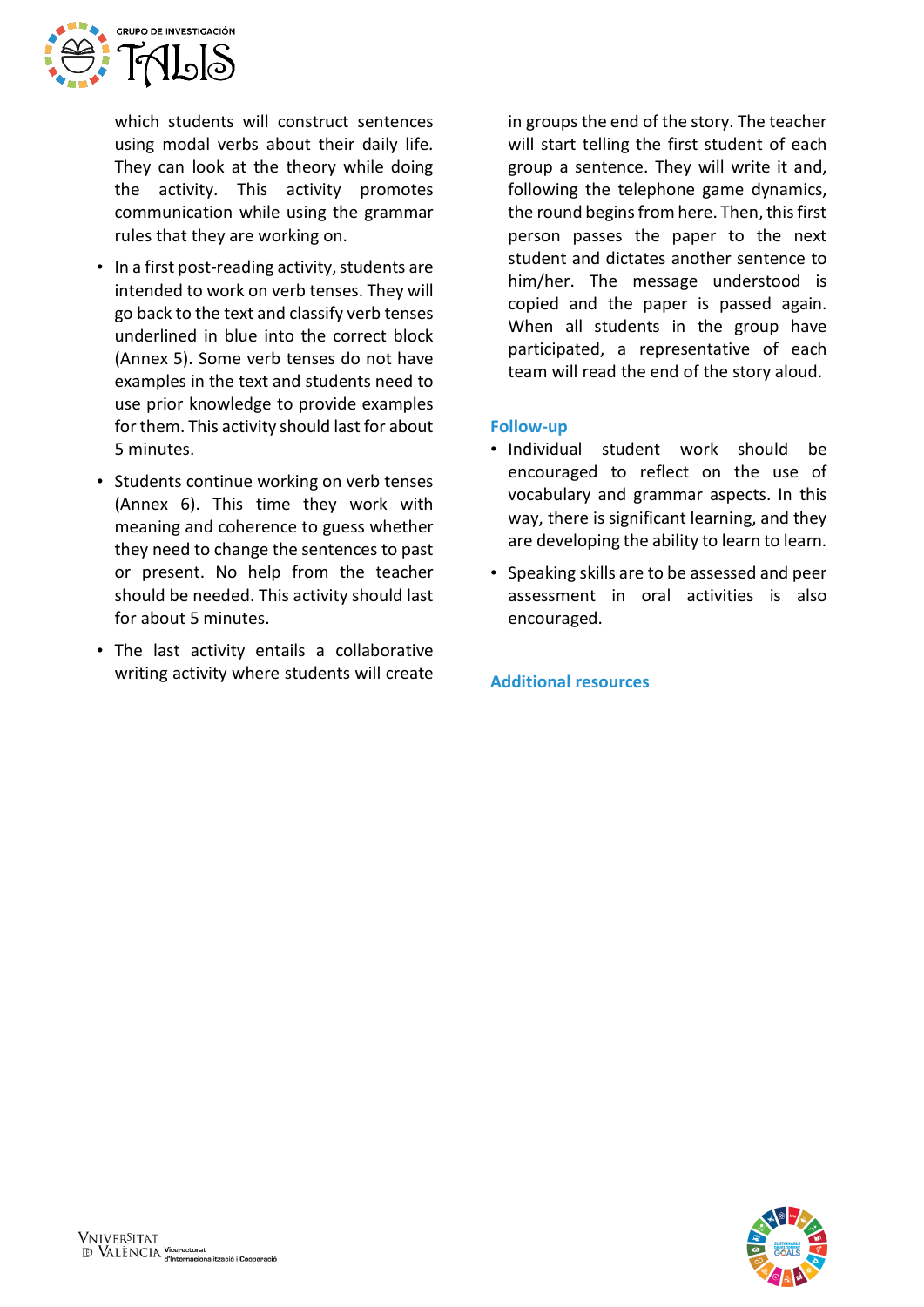# Ansisit the Grumpy Imp

## P R E - R E A D I N G



1. By looking at the picture of the story, can you guess what it is about? Comment with your classmates, ask them questions. Do you see the same? Describe the character together.

2.Maybe the title gives you a hint.What do you think the title is referring to? Solve these crosswords to discover what "Grumpy" and "Imp" mean and create an idea about the plot of the story.

7. He has no \_\_\_\_, he is bald.

8. Something that is full of mystery is \_\_\_\_\_\_\_\_\_\_.



9. It doesn't transmit a \_\_\_\_\_\_\_\_ image, but negative.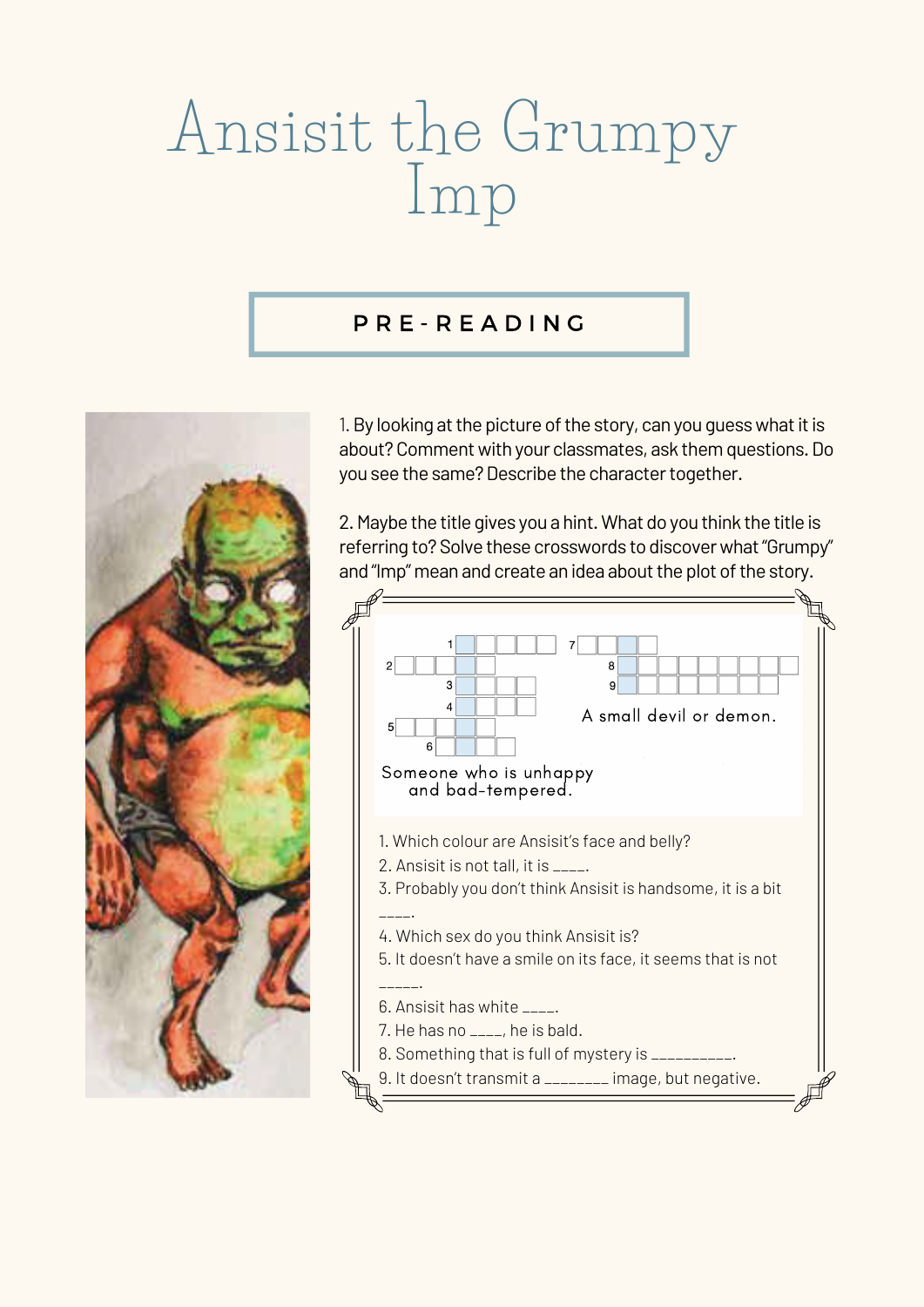# R E A D I N G

"Kayu-kayu, madayu kayu." \*

"Now say it with me."

"Kayu-kayu, madayu kayu."

"Good. Now remember, we always have to say that whenever we pass through this place."

"We also **can't sweep** here, right mama?"

"Yes, it's good you remembered. I have such a smart boy!" "But why do we have to follow these rules mama? I

"It is, it's our place, with all our things, but what is the house on?"

"But I thought this was our land. Isn't this our farm? And isn 't this where I play?"

thought this was our house."

## "…The ground?"

"Good job! Now, the ground and all the earth don't belong to us."

"Yes, yes, we **bought** this land, and we have all the papers to prove it, but then it gets complicated. See, the land **belonged** to some other... people, long before we came here, before any humans started a town in this area." "But can't we just buy it from those people?" "There are some things you just **can't buy** with money. This place is their home and **always** will be, long after you and I are gone. We have to learn to live with them." "What if I don't want to? They seem mean. If we don't say these things and if we just clean around our house we get sick. How is that fair?"

"How is it fair that they have to share their home with us?"

```
\vec{u} \vec{v}
```
"It isn't an ideal situation for either of us, but we have to learn to be kind to one another. If we are kind to them, they will be kind to us. Now what do we say?" "Kayu-kayu, madayu kayu."

"Good boy."

## DO YOU KNOW THE MEANING OF ALL THESE WORDS?

BLUE: verbs RED: modal verbs

remember place house ground land farm always mean fair kind

\* "You there please go away."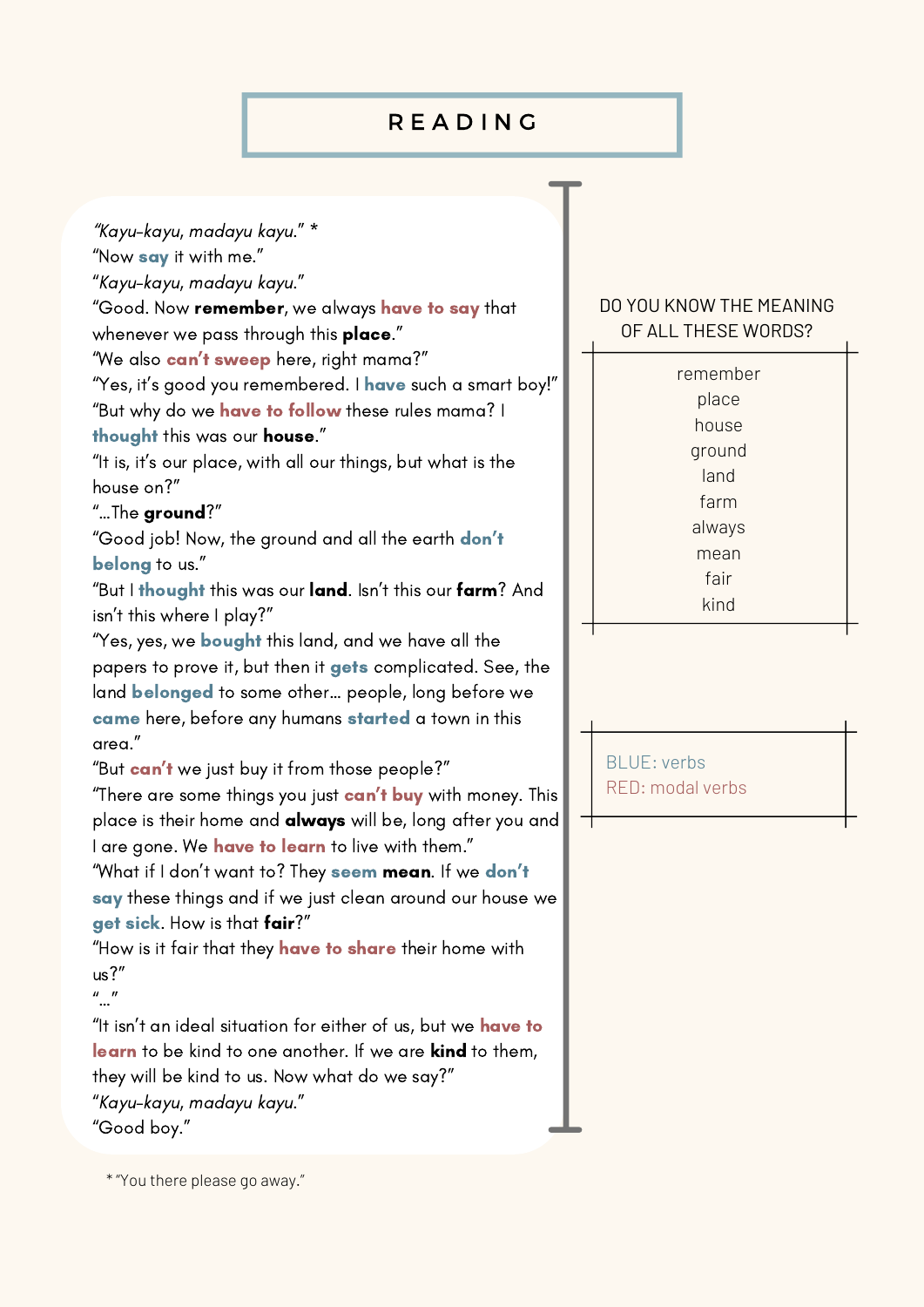# P O S T - R E A D I N G

4. In the story, there are some tenses underlined in blue . Classify them into the correct block. Some verb tenses are not present in the text, give at least two examples:

- 5. Change the tenses of these sentences into past (and viceversa):
- I have such a smart boy.
- . I thought this was our house.
- The ground and all the Earth **don't belong** to us.
- We bought this land.
- The land **belonged** to some other people.



3. Observe the verbs in red. Could you describe the use of these modal verbs? Complete the following chart. There are some examples to help you.

| CAN                                                                                          | CANT                                                                                                  |
|----------------------------------------------------------------------------------------------|-------------------------------------------------------------------------------------------------------|
| <b>Example:</b> I can ride a bike.                                                           | <b>Example:</b> We also can't sweep here.                                                             |
| <b>Explanation:</b>                                                                          | <b>Explanation:</b>                                                                                   |
| <b>HAVE TO</b><br><b>Example:</b> We have to learn to live with them.<br><b>Explanation:</b> | DON'T HAVE TO<br><b>Example:</b> You don't have to go if you don't want<br>to.<br><b>Explanation:</b> |
| MUST                                                                                         | MUSTNT                                                                                                |
| <b>Example:</b> We must do the homework everyday.                                            | <b>Example:</b> You mustn't smoke inside the house.                                                   |
| <b>Explanation:</b>                                                                          | <b>Explanation:</b>                                                                                   |

Now you know how and when to use these modal verbs. Construct sentences with your classmates in which you give some examples about your daily life.

E.g. I must drink water everyday.